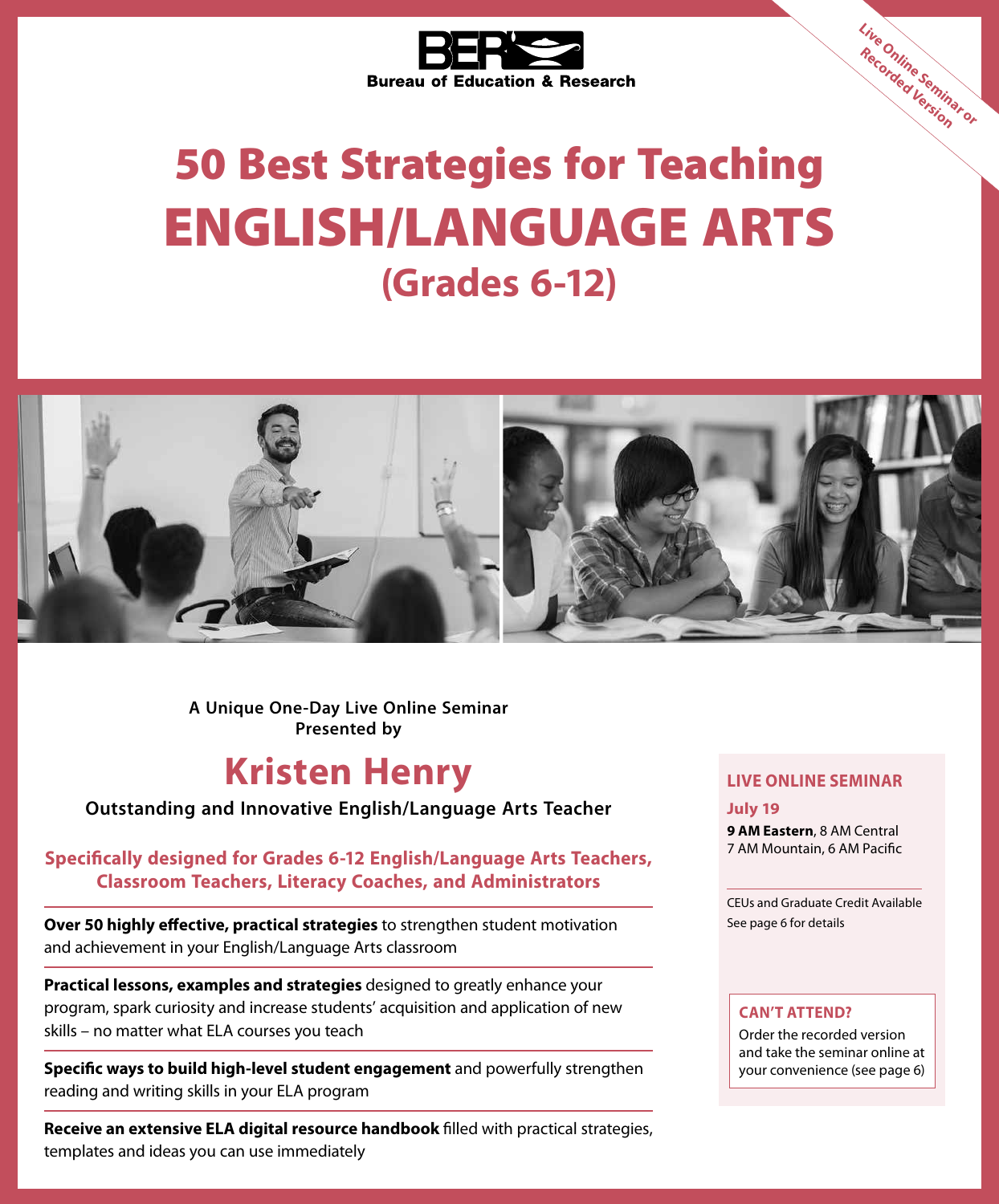## **Ten Key Benefits of Attending**

"Kristen's workshop was wonderful! She gave us many new strategies that I plan to implement in my classroom." **ERIKA CROSS, TEACHER**



#### **Who Should Attend**

Grades 6‑12 English/ Language Arts teachers, classroom teachers, literacy coaches, and administrators

#### **1. The Best Strategies to Greatly Enhance Your ELA Program**

Discover the best strategies, lessons and activities for strengthening your grades 6-12 ELA instruction … Receive a wealth of outstanding, practical ideas and techniques you can use the very next day – no matter what ELA courses you teach

**2. Build Greater Engagement in Your English/Language Arts Classroom** Experience a wide range of resources and strategies you can use to greatly increase your students' engagement

#### **3. Strengthen Your Students' Reading and Writing Motivation and Success**

Incorporate practical strategies to ensure your students develop the skills to succeed when they step out of your classroom … Explore ways to spark interest, motivate, engage, and ignite a passion for reading and writing in your students

#### **4. Make Learning Visible in Your ELA Classroom**

Discover practical, research-based ways you can create success criteria to help your ELA students know what they are learning, define what success looks like, and what they need to do next in order to advance their learning

#### **5. Help Students Develop High-Level Verbal and Written Expression Skills**

Explore ways to help secondary ELA students speak and write with greater depth about complex texts … Make the most of conversation, discourse, and composition in your classroom

#### **6. Engage Your ELA Students in Rigorous Activities that Promote Growth**

Apply protocols that require students to delve into complex texts and that deepen their understanding of theme, message and connections … Gain rigorous activities to enhance meaningful discussion of texts and promote growth

#### **7. Accelerate Students' Growth as Writers with Mentor Texts**

Learn how to find and make best use of outstanding mentor texts to maximize student growth … Explore practical and doable strategies across all parts of the writing process using both professional and teacher-created texts

#### **8. Leverage High-Yield Strategies to Build Students' Confidence and Success**

Explore high-leverage strategies to engage and get your ELA students to take greater responsibility for their learning … Ways to build students' confidence and academic success in your ELA classroom

#### **9. Regain Valuable Time for Where You're Most Needed**

Apply easy-to-implement process-oriented activities that will speed up skills acquisition for your students and free up valuable time for you … Discover ways to personalize learning and optimize the impact of your ELA instruction

#### **10. Receive an Extensive English/Language Arts Digital Resource Handbook**

You will receive an extensive digital handbook, packed with outstanding strategies designed to increase your students' engagement and to greatly enhance your grades 6-12 English/Language Arts instruction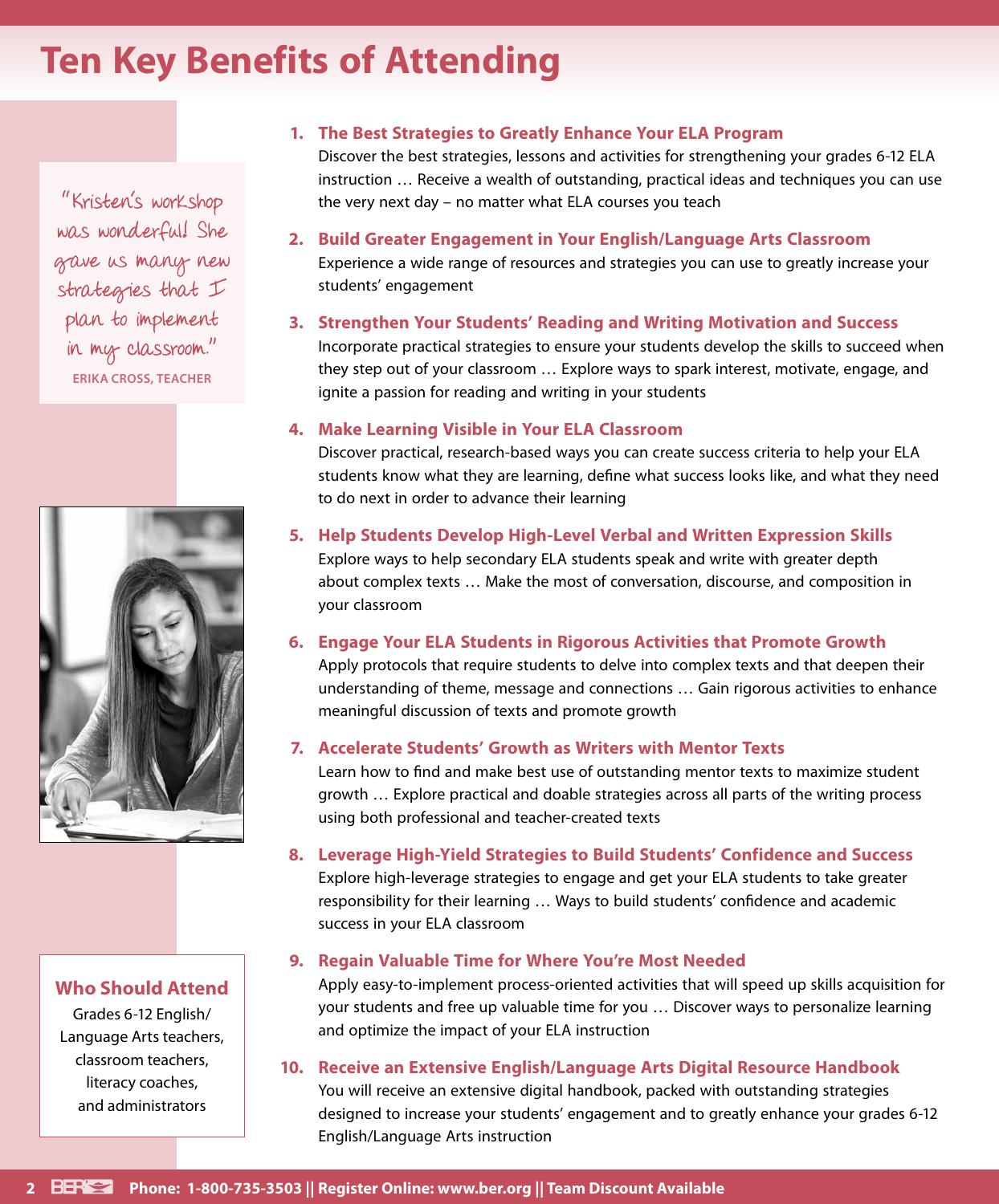## **Outstanding Strategies You Can Use Immediately**

### **What You Will Learn ...**

- **• The best, highly engaging, easy-to-implement strategies** to strengthen your English/Language Arts program
- **• Dozens of effective strategies** to expand your "bag of tricks" that you can use in nearly any ELA lesson at any time of the year
- **• Strategies and lessons that engage students** in deeper reading and understanding of complex texts
- **• How to increase student engagement and mastery** during all phases of the writing process using mentor text
- **• Effective ways to deepen understanding**, connection and meaningful interaction with text through reading, writing, listening, speaking, and thinking
- **• Strategies to develop and build** students' vocabulary skills and background knowledge
- **• Authentic writing strategies** that build students' skills and equip them for success with real-world writing tasks
- **• Outstanding strategies for managing** an effective and productive workshop-style classroom, including impactful conferring and differentiated instruction
- **• Highly engaging lesson ideas and strategies** incorporating all modes of communication to drive student learning
- **• Collaboration and dialogue protocols** to scaffold deeper reading, especially for your struggling ELA students
- **•** Close reading strategies to **increase quality student interaction** with texts
- **• Success criteria strategies** to maximize the success of your lessons and your students' learning





"Kristen did a great job presenting this seminar. It was both an engaging and informative day." **– LAUREN PRUNCKLE, TEACHER**

### **Practical Ideas and Strategies**

How can we best reach and teach our 21st century English/Language Arts students? How can we cover our required content, teach to standards and strengthen students' reading and writing skills? How can we best prepare our students for the future? And how can we integrate the most powerful and applicable new approaches in our field?

For practical answers and solutions to these questions and more, join outstanding and innovative ELA teacher **KRISTEN HENRY** as she presents over 50 of the best strategies for greatly enhancing your ELA program. If you want to increase your students' acquisition of content and ELA skills in highly engaging ways, this seminar is for you! Each of the strategies and techniques Kristen shares can be easily implemented the very next day in your own program – no matter what English/ Language Arts courses you teach. These strategies can also easily be differentiated or scaffolded to meet the needs of your diverse learners.

**Join Kristen for a high energy, engaging day of outstanding strategies designed to strengthen your grades 6-12 English/Language Arts instruction.** 

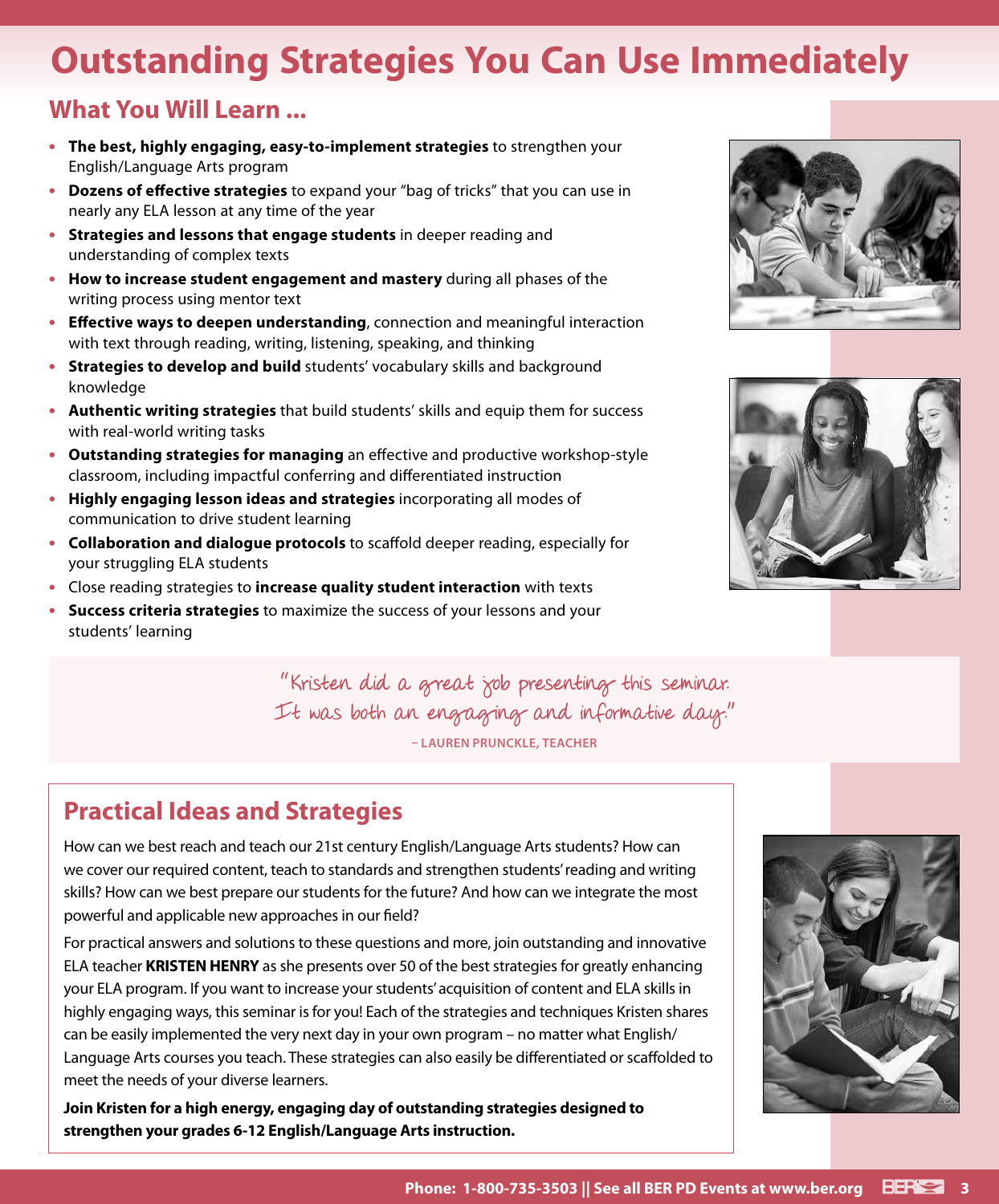## **A Message From Seminar Leader, Kristen Henry**



#### **Uniquely Qualified Instructor**

**KRISTEN HENRY** is a highly experienced and innovative secondary English/Language Arts teacher and trainer. She is passionate about equipping fellow ELA teachers with outstanding strategies for engaging and helping their students be more successful. Kristen has worked extensively to support all grades 6-12 ELA teachers, including those who primarily work with students in special education, Advanced Placement and Dual Credit settings. Kristen is a frequent and highly sought-after consultant and presenter at state, regional and national levels. Participants regularly praise Kristen's highly practical skills and strategies that can easily be implemented the very next day. She is also the author of *50 Best Strategies for Teaching ENGLISH/LANGUAGE ARTS*, the extensive digital resource handbook you will receive at the seminar.

**Join Kristen for a high energy, engaging day full of outstanding strategies and ideas you can use to greatly strengthen your grades 6-12 English/Language Arts program – no matter what classes you teach.**

Dear Colleague:

English/Language Arts instruction continues to evolve. The expectations for our students have intensified, moving well beyond rote responses to deep, meaningful conversations about text that lead to thoughtful and powerful writing. But how can we best help our students be successful in ELA? I want to show you how! In this seminar I will address all facets of English/Language Arts instruction – from daily reader-writer notebook entries, to close reading of complex text, to productive and academic student dialogue, to authentic writing for real world audiences, and more!

We will explore a wealth of practical strategies and protocols you can pick and choose from – all of which are designed to enhance your ELA instruction and to make your teaching life easier. I will share instructional elements you can immediately take back and use in your classroom to greatly strengthen your students' learning. Whether you are new to ELA, highly experienced or anywhere in between, you will walk away with ideas for elevating what you already do, as well as ways to maximize learning in your classroom.

As an experienced secondary ELA teacher, I've designed this seminar to incorporate all facets of English/Language Arts instruction. We'll dive into powerful, practical strategies for enhancing your instruction, assessment, planning, classroom, and much more! And we will focus on all modes of communication, exploring specific ways to engage our students in and strengthen their reading, writing, speaking, and listening skills every day. I want to show you how it's possible to make all of this happen in YOUR classroom with YOUR students.

I am excited to share a wealth of practical ideas for greatly enhancing your English/Language Arts instruction!

Sincerely,

Kristen Henry

**P.S. This seminar is filled with practical, easy-to-implement ideas that you can use immediately in your ELA classroom.**

> "We will explore a wealth of practical strategies and protocols you can pick and choose from – all of which are designed to enhance your ELA instruction and to make your teaching life easier."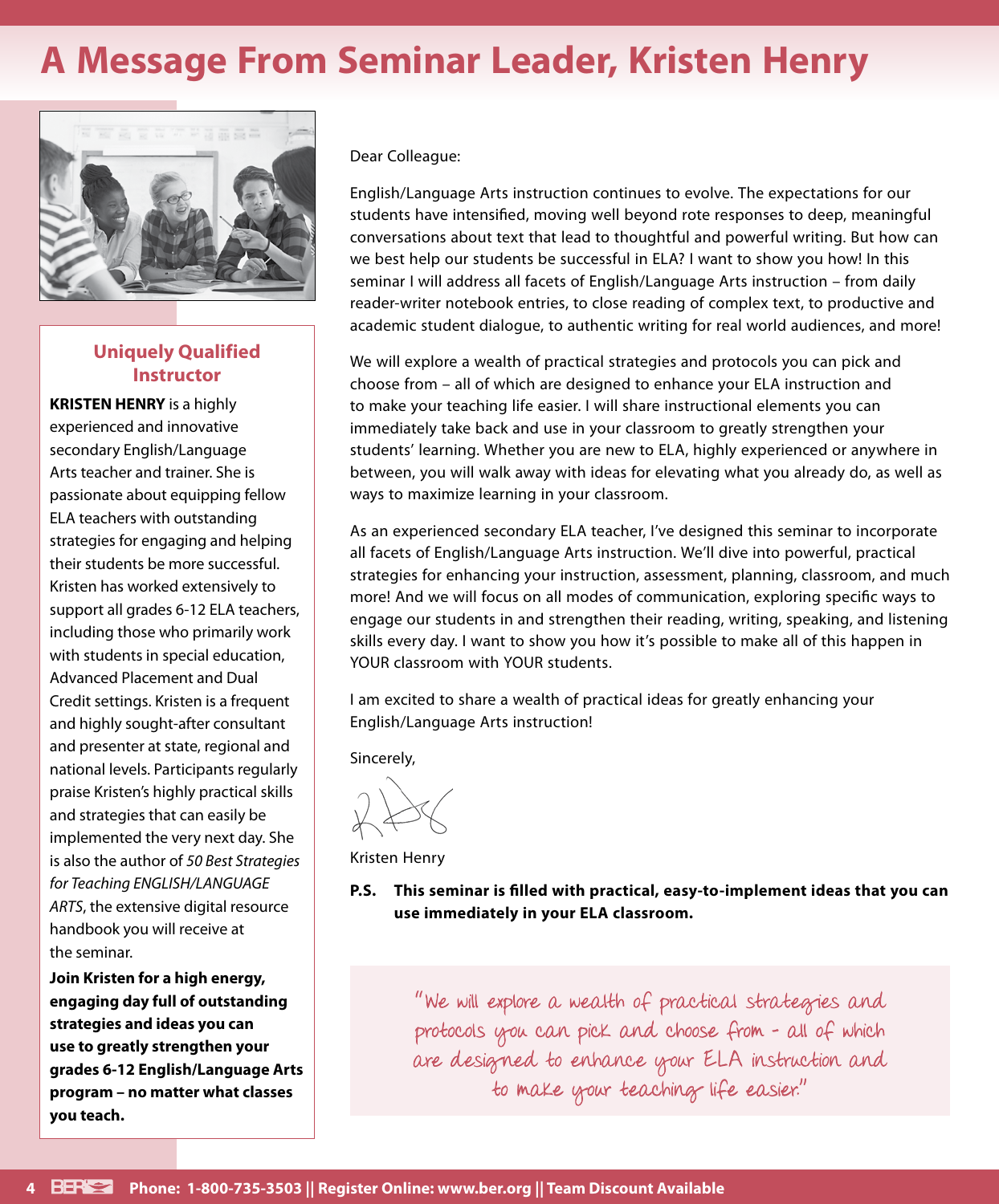### **What Your Colleagues Say About Kristen Henry**

*"Kristen presented a wonderful seminar. I also enjoyed the chance to collaborate with other ELA teachers."* **– Kimberly Pearlman, Teacher**

*"Kristen did a great job with this seminar and she kept our attention throughout the day. She helped us experience what it is like to be a student, which is so important."*

**– Susan M. Brady, Reading Specialist**

*"Kristen was a wonderful presenter. Really valuable information! Thank you!"* **– Dan Galligan, English Teacher**

*"Lots of great, well-explained strategies. Thank you, Kristen!"* **– Kathleen Hudson, Teacher**

*"Terrific day! Kristen Henry is a charming and fantastic presenter."* **– Anne Brown, Teacher**



### **About BER Seminars**

#### **Outstanding Instructors**

All programs are led by outstanding, top-rated BER national trainers.

#### **Extensive Digital Resource Handbook**

You'll receive an extensive digital Resource Handbook full of practical strategies and resources.

#### **Highly Interactive**

You'll be able to ask questions, consult with the instructor, and share ideas with other participants.

#### **Program Guarantee**

As we have for 44 years, we guarantee the high quality of our programs. If you are not satisfied, we'll give you a 100% refund.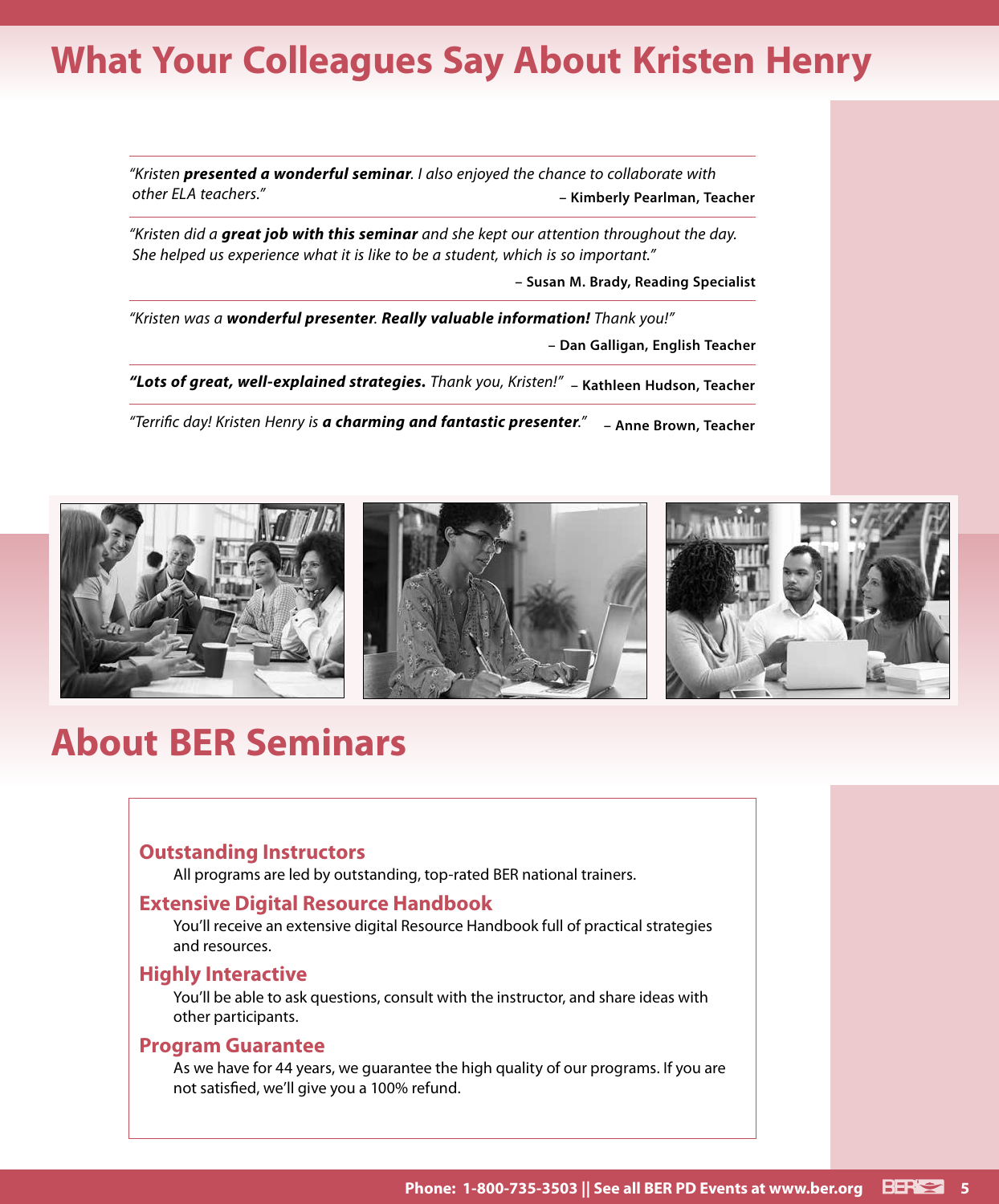## **Special Benefits of Attending**



"Fantastic ELA resources and how to utilize them!"

> **ASHLEY DONNELLY, ENGLISH TEACHER**

#### **On‑Site Training**

Most BER seminars can be brought to your school or district in-person or online. See the options at www.ber.org/onsite or call 877‑857‑8964 to speak to one of our On‑Site Training Consultants.

#### **Extensive ELA Digital Resource Handbook**

You will receive an extensive digital resource handbook giving you access to countless strategies. The handbook includes:

- Outstanding strategies for strengthening students' reading, writing, listening, and speaking skills every day
- Classroom-ready lessons, ideas and templates you can use immediately
- Proven ways to deepen students' thinking skills, develop their vocabulary and build their background knowledge
- Reading and writing ideas that actively engage students and get them to take greater responsibility for their ELA learning
- Strategies, templates, differentiation ideas, and ways to more actively involve students in authentic revision, meaningfully interacting with text, and much more!

#### **Consultation Available**

Kristen Henry will be available to answer your specific questions and the unique needs of your own English/Language Arts program.

#### **Meet Inservice Requirements / Earn State CEUs**

Participants of Live Online Seminars, and those completing the Recorded Version online can receive a certificate of participation that may be used to verify five continuing education hours. For details about state CEUs available, visit www.ber.org/ceus

#### **Earn One to Four Graduate Semester Credits**



University of Global Anonprofi

Up to four graduate level professional development Massachusetts credits are available with an additional fee and completion of follow up practicum activities. Details for direct

enrollment with University of Massachusetts Global, will be available at this program.

### **Can't Attend?**

#### **Other Professional Development Options:**

#### **Recorded Version of the Seminar**

A video recorded version of this seminar will be available to take online at your convenience. You'll have access to the entire course and to the extensive digital resource handbook. Optional CEUs and graduate credit available. To enroll, see registration form on page 7.

#### **Related On-Demand Online Courses**

Related On Demand Video-Based Online Learning courses, *Strategies! Strategies! Strategies! Significantly Increase Students' Writing Skills,* for Grades 6-12, *Strengthening Your Students' Writing Skills by Teaching Smarter, Not Harder,* for Grades 6-12, and other writing-related courses are available for immediate registration. To enroll, visit www.ber.org/online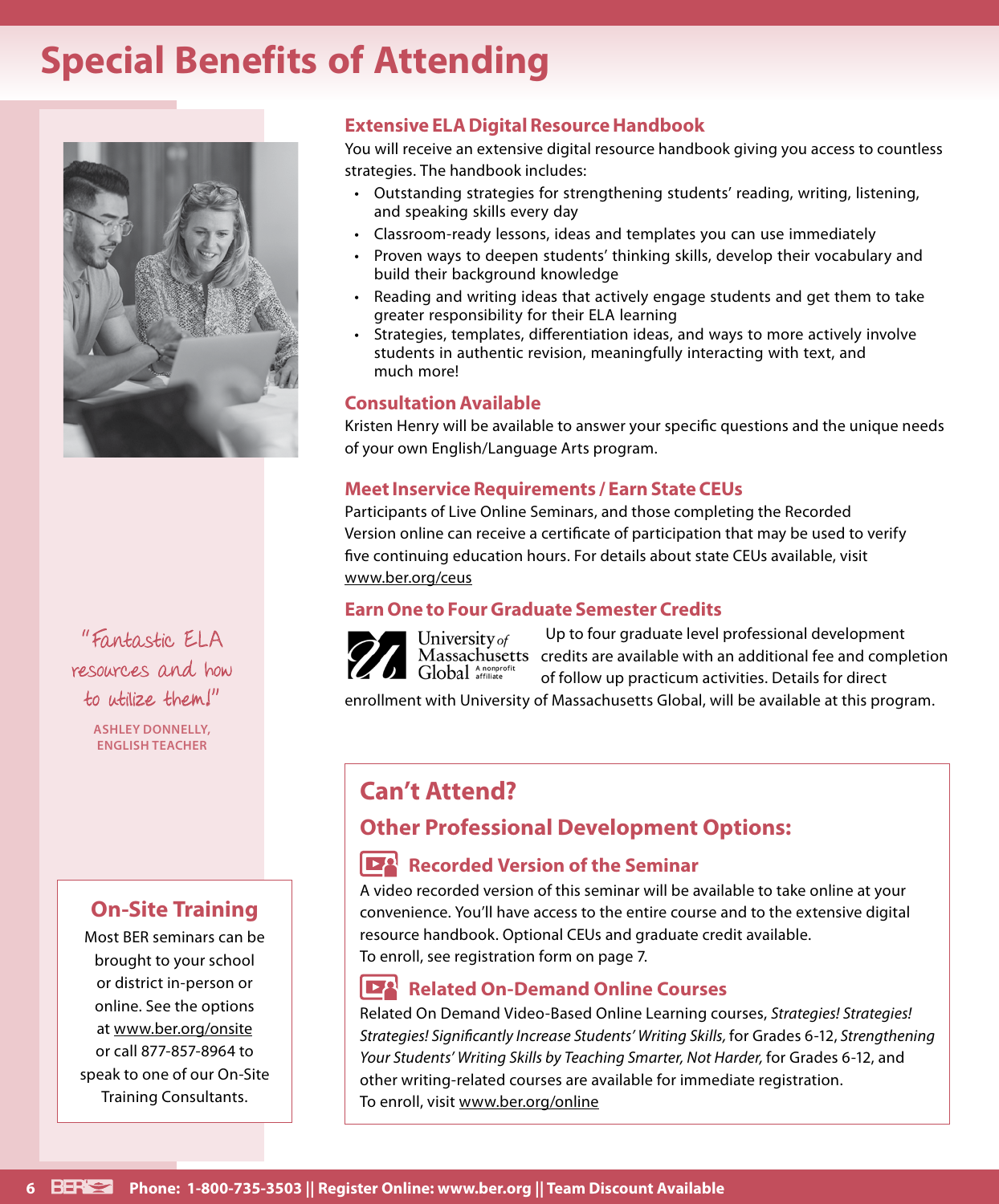### 50 Best Strategies for Teaching ENGLISH/LANGUAGE ARTS **(Grades 6-12)**

| <b>Registration (WS32M1)</b>                                                                                                                                                                | <b>FIVE EASY WAYS TO REGISTER:</b>                                                                                                                                                                                        |
|---------------------------------------------------------------------------------------------------------------------------------------------------------------------------------------------|---------------------------------------------------------------------------------------------------------------------------------------------------------------------------------------------------------------------------|
| $\Box$ <b>1. LIVE ONLINE:</b> July 19, 2022 (Start time: 9 AM Eastern)<br>$-$ or $-$                                                                                                        | 轮<br><b>REGISTER ONLINE at: www.ber.org</b>                                                                                                                                                                               |
| $\Box$ 2. I'd like to order the recorded version of this seminar                                                                                                                            | <b>EMAIL this form to: register@ber.org</b>                                                                                                                                                                               |
| <b>FIRST NAME</b><br>M.I.<br><b>LAST NAME</b>                                                                                                                                               | PHONE toll-free: 1-800-735-3503<br>(Weekdays 5:30 am - 4:00 pm Pacific Time)                                                                                                                                              |
|                                                                                                                                                                                             | FAX this form to: 1-425-453-1134<br>酾                                                                                                                                                                                     |
| POSITION, SUBJECT TAUGHT<br><b>GRADE LEVEL</b>                                                                                                                                              | MAIL this form to: Bureau of Education & Research<br>915 118th Avenue SE . PO Box 96068<br>Bellevue, WA 98009-9668                                                                                                        |
| SEMINAR LOCATION NUMBER: _<br>(Please see list above)                                                                                                                                       |                                                                                                                                                                                                                           |
| List additional registrants on a copy of this form                                                                                                                                          | <b>Program Hours</b>                                                                                                                                                                                                      |
| <b>SCHOOL NAME</b>                                                                                                                                                                          | All Live Online Seminars are scheduled 9:00 a.m. - 3:30 p.m. in the time<br>zone indicated. Check in 15 minutes prior. Registrants will be sent login<br>information by email four days before their Live Online Seminar. |
| SCHOOL MAILING ADDRESS                                                                                                                                                                      | <b>Fee</b>                                                                                                                                                                                                                |
|                                                                                                                                                                                             | The registration fee is \$279 per person, \$259 per person for groups of                                                                                                                                                  |
| ZIP CODE<br><b>CITY &amp; STATE</b>                                                                                                                                                         | three or more registering at the same time. Call us at 1-800-735-3503<br>for groups of ten or more. Payment is due prior to the program.                                                                                  |
|                                                                                                                                                                                             | Fee includes seminar registration, a certificate of participation and<br>an extensive digital resource handbook. The fee is the same for Live                                                                             |
| <b>SCHOOL PHONE NUMBER</b><br>HOME PHONE NUMBER<br>$\lambda$<br>$\lambda$                                                                                                                   | Online Seminars or Recorded Seminars.                                                                                                                                                                                     |
|                                                                                                                                                                                             | <b>Cancellation/Substitutions</b>                                                                                                                                                                                         |
| Registration confirmations and login details are sent via e-mail                                                                                                                            | 100% of your paid registration fee will be refunded if you can't attend                                                                                                                                                   |
| E-MAIL ADDRESS (REQUIRED FOR EACH REGISTRANT)                                                                                                                                               | and notify us at least 10 days before the seminar. Late cancellations<br>made prior to the event date will be refunded less a \$15 service fee.<br>Substitutions may be made at any time without charge.                  |
| HOME MAILING ADDRESS                                                                                                                                                                        | <b>Further Questions</b><br>Call the Bureau of Education & Research (800) 735-3503 or visit us<br>online at www.ber.org                                                                                                   |
| <b>CITY &amp; STATE</b><br>ZIP CODE                                                                                                                                                         |                                                                                                                                                                                                                           |
|                                                                                                                                                                                             | <b>Program Guarantee</b>                                                                                                                                                                                                  |
| <b>IMPORTANT - PRIORITY ID CODE: EWS32M1</b>                                                                                                                                                | We stand behind the high quality of our programs by providing the<br>following unconditional guarantee: If you are not satisfied with this<br>program, we'll give you a 100% refund of your registration fee.             |
| <b>METHOD OF PAYMENT - Team Discount Available</b>                                                                                                                                          |                                                                                                                                                                                                                           |
| The registration fee is \$279 per person,<br>for teams of three or more registering at the same time, the fee is \$259<br>per person. Payment is due prior to the program. No cash, please. |                                                                                                                                                                                                                           |
| $\Box$ A check (payable to <b>Bureau of Education &amp; Research</b> ) is attached                                                                                                          |                                                                                                                                                                                                                           |
| $\Box$ A purchase order is attached, P.O. #<br>(Be sure to include priority ID code on the P.O.)                                                                                            |                                                                                                                                                                                                                           |
| $\Box$ Charge my:<br>□ MasterCard<br>$\Box$ VISA<br>$\Box$ Discover                                                                                                                         |                                                                                                                                                                                                                           |
| MO/YR                                                                                                                                                                                       |                                                                                                                                                                                                                           |
|                                                                                                                                                                                             |                                                                                                                                                                                                                           |
| (Found on back of card)                                                                                                                                                                     |                                                                                                                                                                                                                           |
| Please print name as it appears on card                                                                                                                                                     | <b>M/S32M1</b><br>@ 2022 Bureau of Education & Research All rights reserve                                                                                                                                                |